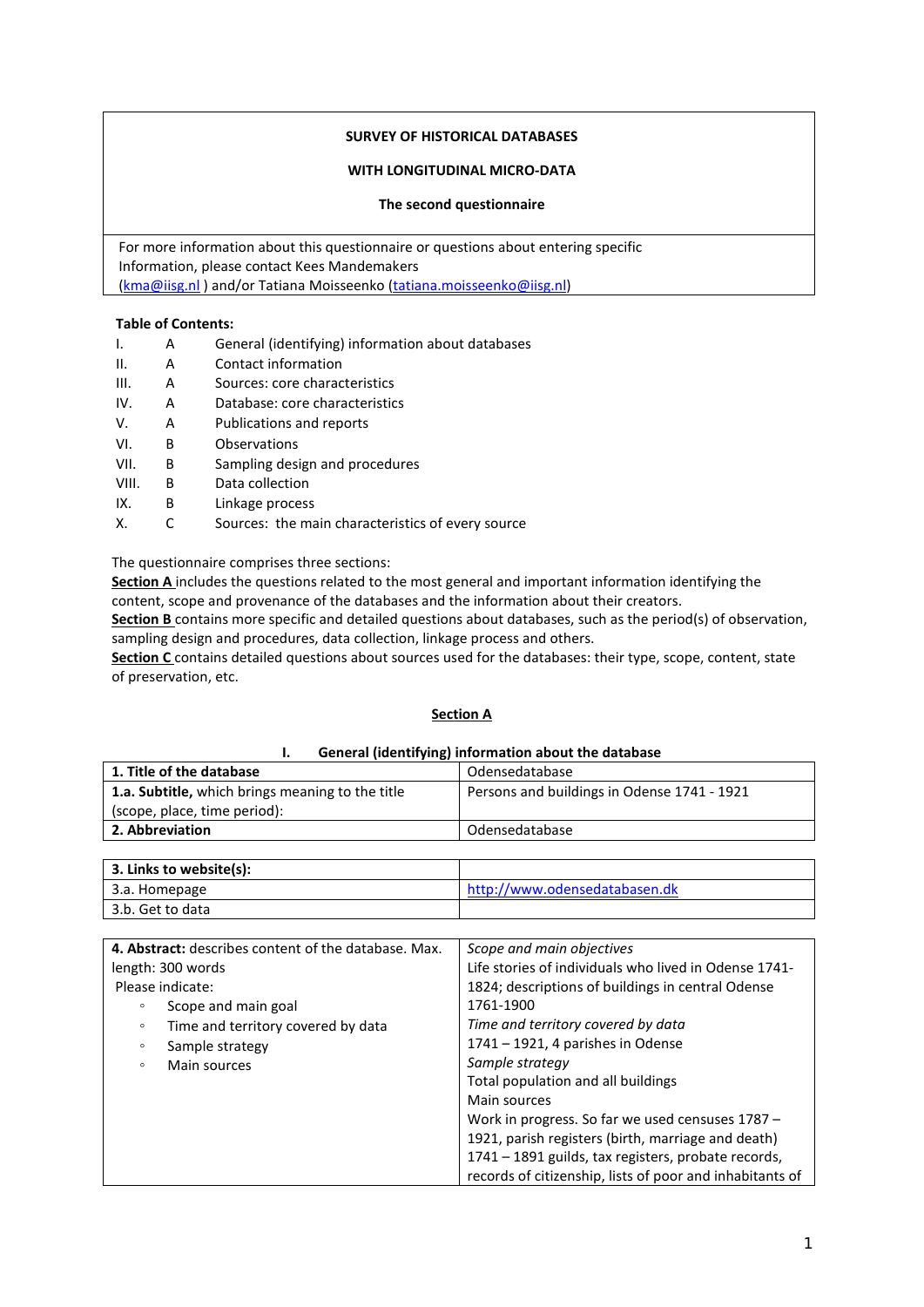|  | institutions for disabled persons, emigrations lists,<br>fire insurance descriptions of buildings, city<br>directories |
|--|------------------------------------------------------------------------------------------------------------------------|
|--|------------------------------------------------------------------------------------------------------------------------|

| 5. Keywords:                                                | Demography, life course, census, church register, |
|-------------------------------------------------------------|---------------------------------------------------|
| Please use the recommended keywords if they are             | population register, history, social science, and |
| applicable: demography, life course, census, church         | occupations.                                      |
| register, civil certificates, population register, history, |                                                   |
| social science, genetics, migration, occupations.           |                                                   |
| Please add your own keywords, if you have data not          |                                                   |
| covered by the recommended terms.                           |                                                   |
|                                                             |                                                   |

6. **Citation:** Indicate how you want others to cite your database. Odensedatabasen, Odense Stadsarkiv

| 7. IDS compatible: Indicate with Yes or No whether      | No, (not yet) |
|---------------------------------------------------------|---------------|
| the database is IDS compatible, if Yes, please specify. |               |

| 8. Has the database already been completed or it is     | Work in progress                                    |  |
|---------------------------------------------------------|-----------------------------------------------------|--|
| still under construction?                               |                                                     |  |
| 8.a. If completed, please indicate the years of its     |                                                     |  |
| construction?                                           |                                                     |  |
| 8.b. If under construction, please indicate, when it is |                                                     |  |
| planned to complete it?                                 |                                                     |  |
| 8.c. Please add a brief description of future plans for | In principle it will never be finished as new       |  |
| the database.                                           | information will be added whenever relevant sources |  |
|                                                         | are found and transcribed.                          |  |

| <b>Contact information</b><br>н.     |                                                   |  |
|--------------------------------------|---------------------------------------------------|--|
| 1. Name of institute or organisation | Odense Stadsarkiv                                 |  |
| 1.a. Website                         | www.odensedatabasen.dk                            |  |
| 1.b. Location: city, country         | Odense, Denmark                                   |  |
| 1.c. Postal address                  | Odense Stadsarkiv, Klosterbakken 2, 5000 Odense C |  |
| 1.d. Phone                           | +45 65 51 10 30                                   |  |

| 2. Name of primary responsible person | Hans Chr. Johansen                              |  |  |
|---------------------------------------|-------------------------------------------------|--|--|
| 2.a. His/her email address            | hcj@sdu.dk                                      |  |  |
| 2.b. Postal address                   |                                                 |  |  |
| 2.c. Phone                            |                                                 |  |  |
| 2. Name of contact person             | Nanna Floor Clausen, Archivist, Danish National |  |  |
|                                       | Archives                                        |  |  |
| 2.a. His/her email address            | nc@sa.dk                                        |  |  |
| 2.b. Postal address                   |                                                 |  |  |
| 2.c. Phone                            | +45 33 92 33 10                                 |  |  |

| 3. Administrative information   |                                          |
|---------------------------------|------------------------------------------|
| 3.a. When this form was filled? | December 2014                            |
| 3.b. Who did it?                | Nanna Floor Clausen / Hans Chr. Johansen |
|                                 |                                          |

| 4. Main economic funding (Name of organization(s) | Odense Stadsarkiv |
|---------------------------------------------------|-------------------|
| who made the grants /sustain it)                  |                   |

## **III. Sources: core characteristics**

**1. Type of the sources.** 

Indicate how many sources were used for the database and what kind (register, census, certificates, …).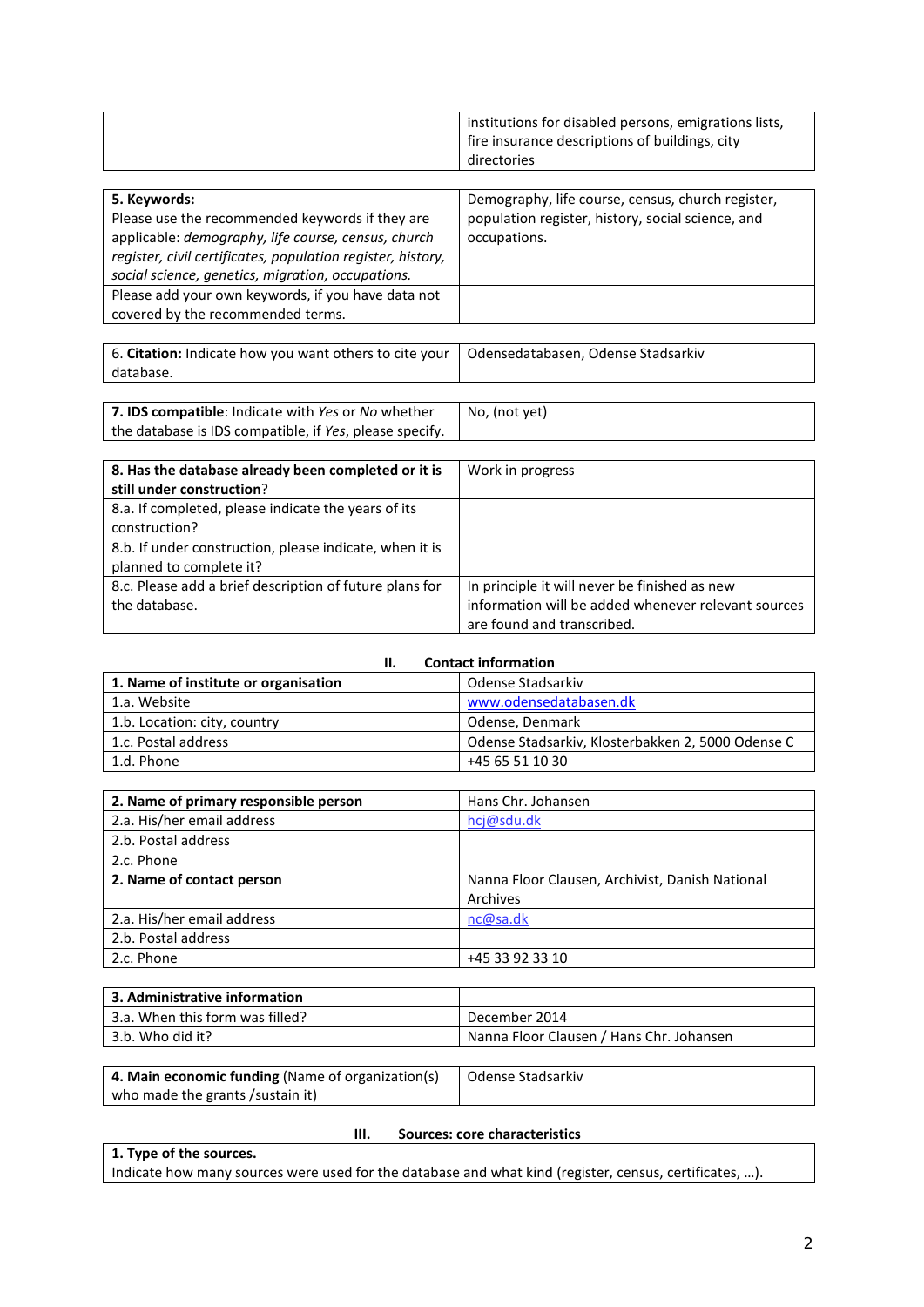Please enter *Yes* or *No* and the time period for the main sources. In case of other sources, not listed below, please add their type and specify their main characteristics.

|                | Type of source              | Yes/No | <b>Start</b> | End  | <b>Explanations:</b>                     |
|----------------|-----------------------------|--------|--------------|------|------------------------------------------|
|                |                             |        | year         | year |                                          |
| 1.             | <b>Baptisms</b>             | Υ      | 1741         | 1891 | Church records                           |
| 2.             | Marriages from church       | γ      | 1741         | 1891 | Parishes and periods                     |
|                | registers                   |        |              |      |                                          |
| 3.             | <b>Burials</b>              | Υ      | 1741         | 1891 | Church records                           |
| 4.             | Population registers,       | N      |              |      |                                          |
|                | maintained by church or     |        |              |      |                                          |
|                | state                       |        |              |      |                                          |
| 5.             | Civil birth certificates    | N      |              |      |                                          |
| 6.             | Civil marriage certificates | N      |              |      |                                          |
| 7 <sub>1</sub> | Civil death certificates    | N      |              |      |                                          |
| 8.             | <b>Population Census</b>    | Υ      | 1787         | 1921 | Full count                               |
| 9.             | Nominative lists            | γ      | 1775         | 1891 | List of poor, households with head of    |
|                |                             |        |              |      | household; lists of prisoners            |
| 10             | Military draft records      | N      |              |      |                                          |
| 11.            | <b>Other: Taxes</b>         | Υ      | 1749         | 1902 | Three source types covering different    |
|                |                             |        |              |      | years in mainly 18 <sup>th</sup> Century |

Detailed questions about the characteristics of all core sources are in section C.

## **IV. The database: core characteristics**

| 1. Period covered by data: give first and last year of<br>date, if possible |                                                                                                            |            | $1741 - 1921$      |                                                                                                                                                                                                                         |
|-----------------------------------------------------------------------------|------------------------------------------------------------------------------------------------------------|------------|--------------------|-------------------------------------------------------------------------------------------------------------------------------------------------------------------------------------------------------------------------|
| . Territory covered by data                                                 |                                                                                                            |            |                    | The original four parishes in Odense                                                                                                                                                                                    |
|                                                                             | 3. Geographical characteristic: local, regional,                                                           |            |                    | Local                                                                                                                                                                                                                   |
| national, cross-national                                                    |                                                                                                            |            |                    |                                                                                                                                                                                                                         |
|                                                                             | 4. Units of observation. Please enter Yes or No for each unit, which forms the sample, the number of units |            |                    |                                                                                                                                                                                                                         |
|                                                                             | especially important.                                                                                      |            |                    | and write explanations/comments. Add other units if they are not listed below, for them explanations are                                                                                                                |
|                                                                             | Units of<br>observation:                                                                                   | Yes<br>/No | Number of<br>units | <b>Explanations:</b>                                                                                                                                                                                                    |
|                                                                             |                                                                                                            |            | 100.000            | Total town population. (500.000 records with 4-5 records                                                                                                                                                                |
| 1.                                                                          | Individuals                                                                                                | Y          | individuals        | of information per individual)                                                                                                                                                                                          |
| 2.                                                                          | Married couples                                                                                            | Y          |                    | Consisting of research person and spouse (data from<br>population registers and/or marriage certificates).                                                                                                              |
| 3.                                                                          | <b>Families</b>                                                                                            | Υ          |                    | Only observed when research person and family cohabit<br>(parents and families of unit of observation itself). Data<br>are from population registers. A family is defined broadly<br>(i.e. including more generations). |
| 4.                                                                          | Households                                                                                                 | Υ          |                    | All households in which the research person is observed<br>(including institutionalized households and households<br>where the research person was serving, etc.). Data are<br>from population registers.               |
| 5.                                                                          | Farms                                                                                                      | N          |                    |                                                                                                                                                                                                                         |
| 6.                                                                          | Institutions                                                                                               | Y          |                    | Institution for disabled persons                                                                                                                                                                                        |
| 7.                                                                          | Other                                                                                                      |            |                    |                                                                                                                                                                                                                         |

| 5. Variables per unit included in the database       | The number of variable depends on the source and     |
|------------------------------------------------------|------------------------------------------------------|
|                                                      | varies by source. Therefore it is very complicated   |
|                                                      | /tiresome to give the number of variables.           |
| On individuals: Data of birth and dead, age, gender, | Data of birth and dead, age, gender, marital status, |
| marital status, religion, occupation, migration,     | religion, occupation, migration.                     |
| relationship, etc.                                   |                                                      |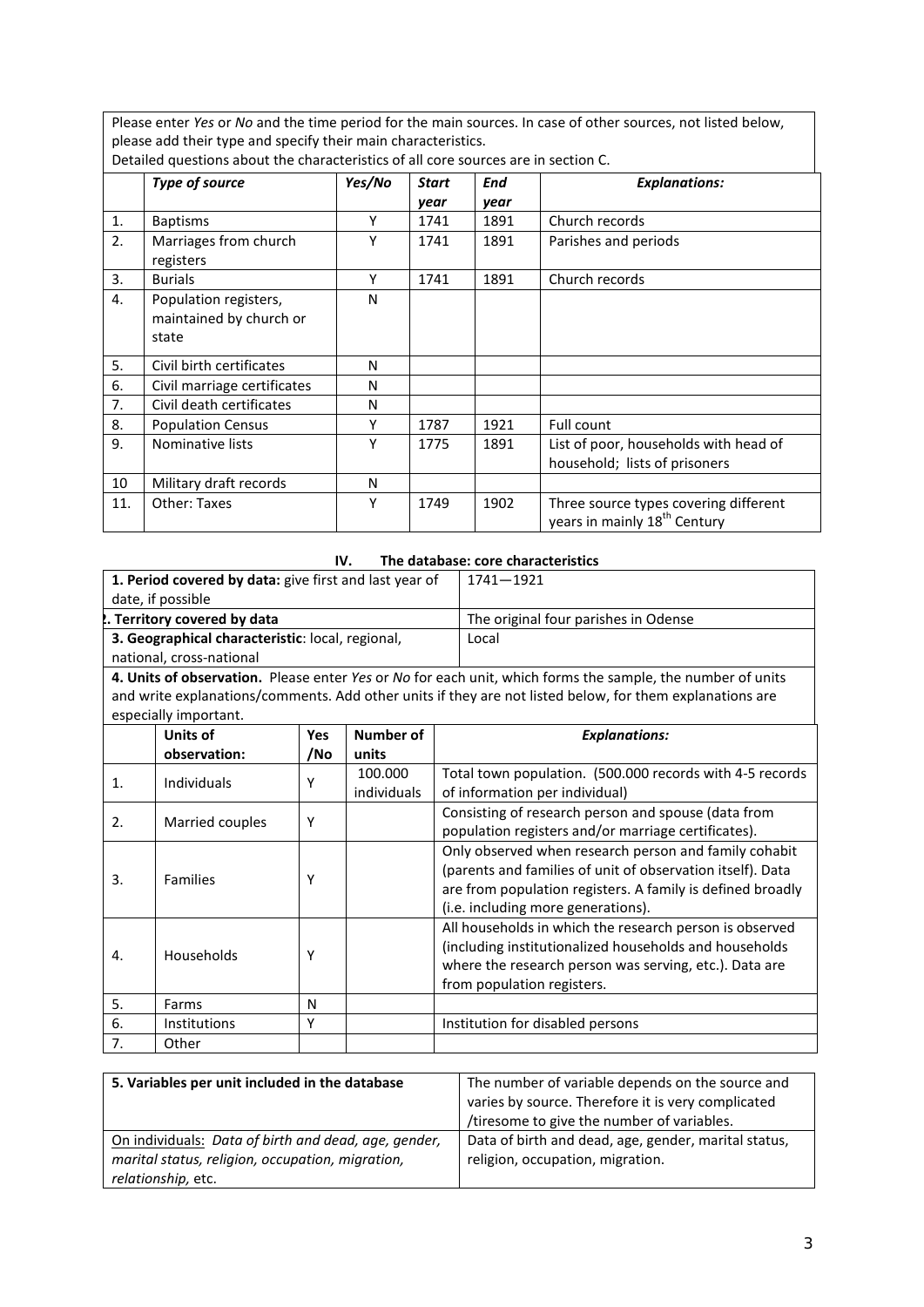| Please add more variables, if they are not in the list                                                                                            |                                                                    |
|---------------------------------------------------------------------------------------------------------------------------------------------------|--------------------------------------------------------------------|
| On households: Type of household, children present,<br>age and number of children, etc.<br>Please add more variables, if they are not in the list | Type of household, children present, age and number<br>of children |

| 6. Kinship relations:                                                  |                                                                                                                    |
|------------------------------------------------------------------------|--------------------------------------------------------------------------------------------------------------------|
| 6.a. How is kinship recorded in the database?                          | Parents to children born, often parents to married<br>persons and to deceased children. Part of census<br>records. |
| 6.b. How deep (number of generations) is kinship<br>information going? | All who have lived in the town in the period under<br>consideration.                                               |

| 7. Completeness                                         |      |
|---------------------------------------------------------|------|
| 7.a. Are all variables from the sources included in the | Yes. |
| database?                                               |      |
| 7.b. Are all individuals who lived in the households of | Yes  |
| the sample recorded?                                    |      |

| 8. Current data representation:                      | Probably MySqL |
|------------------------------------------------------|----------------|
| Database Software (e.g. MySql, MsSql, Access, please |                |
| specify                                              |                |

| <b>9. Access conditions:</b>                     |                                                    |
|--------------------------------------------------|----------------------------------------------------|
| 9.a. How does a user get access to the database? | Find individuals on www. Odensedatabasen.dk. Lists |
|                                                  | of samples can be obtained from                    |
|                                                  | odensedatabasen@odense.dk                          |
| 9.b. What are the conditions and restrictions?   | No restrictions                                    |

# **V. Publications and reports**

1. Main publications about the database itself (max. 5)

None so far

2. Main or exemplary publications on research based on the database (max. 5)

None so far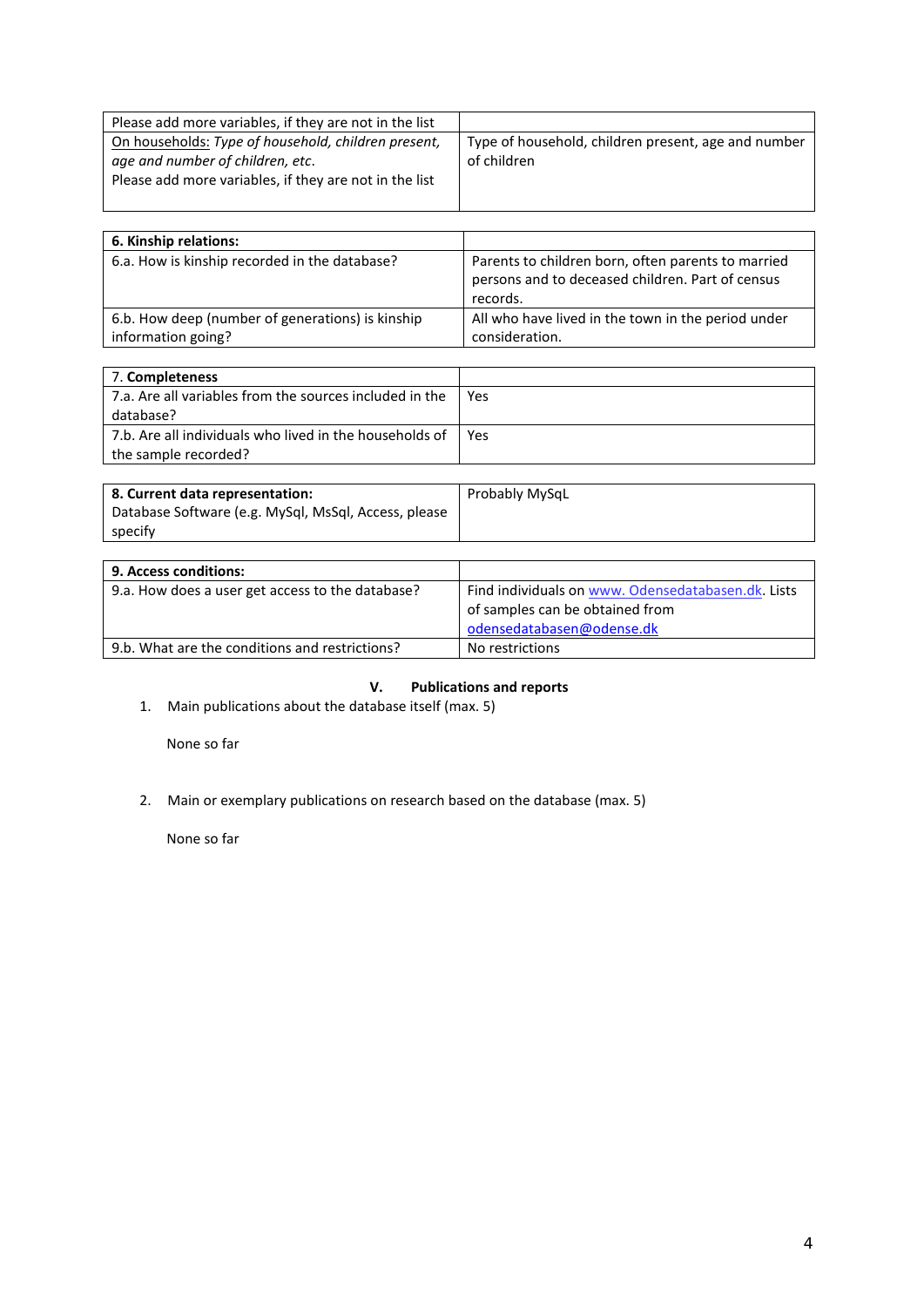## **Section B**

contains more specific and detailed questions about databases, such as the period(s) of observation, sampling design and procedures, data collection, linkage process and others.

| <b>Observations</b><br>VI.                               |                              |  |  |
|----------------------------------------------------------|------------------------------|--|--|
| 1. How do individuals enter observation?                 | <b>Baptism</b>               |  |  |
| 2. How do individuals leave observation?                 | <b>Burial</b>                |  |  |
| 3. How do households enter observation?                  |                              |  |  |
| 4. How do households leave observation?                  |                              |  |  |
| 5. Are some entry or exit dates unknown?                 |                              |  |  |
| 6. Are some entry or exit dates estimated?               | Using censuses, tax register |  |  |
| 7. Can observations be linked to geographic locations?   | Yes                          |  |  |
| 8. Are the dates and locations of movements within the   | Yes                          |  |  |
| observation area recorded?                               |                              |  |  |
| 9. Are all individuals who lived in selected households  | Yes                          |  |  |
| recorded? (Selection on basis of the sample or because   |                              |  |  |
| sampled individuals are living in households)            |                              |  |  |
| 10. Are there related observations that are not included |                              |  |  |
| in the database?                                         |                              |  |  |

## **VII. Sampling design and procedures: how was sample(s) defined?**

| $1.$ Source(s):                                    | Total count, no sampling           |
|----------------------------------------------------|------------------------------------|
| Which source forms the basis for the sample        |                                    |
| 2. Sampling units:                                 | Households, individuals, town area |
| Households, individuals, regions,                  |                                    |
| 3. Variables used for selection:                   | Age, gender, marital status, other |
| Age, gender, marital status, other                 |                                    |
| 4. Selection method:                               | Total count                        |
| Random, stratified random, total count, clustered, |                                    |
| other                                              |                                    |

| Data collection<br>VIII.                               |                                                       |  |
|--------------------------------------------------------|-------------------------------------------------------|--|
| 1. Data collection period: When the data was           | 1906s, still in progress.                             |  |
| collected and transcribed?                             |                                                       |  |
| 2. Data collection method: Public digital register,    | Transcriptions by individuals direct from sources,    |  |
| transcription, other                                   | from scanned sources and from microfilms, followed    |  |
|                                                        | by proofreading and various sorts of controls.        |  |
| 2.a. If transcription, how was the transcription done: |                                                       |  |
| By individuals<br>$\circ$                              |                                                       |  |
| From scanned sources<br>$\circ$                        |                                                       |  |
| From LDS's microfilms<br>$\circ$                       |                                                       |  |
| Automatic controls<br>$\circ$                          |                                                       |  |
| 2.b. How was the checking of the transcription done?   | Proof reading and automatic controls                  |  |
| For example, by proof reading?                         |                                                       |  |
| 2.c. When was it done?                                 | When a source for a parish and an event was           |  |
|                                                        | completely transcribed. The automatic control was     |  |
|                                                        | done when the data was integrated with the data       |  |
|                                                        | already transcribed and linked.                       |  |
| 2.d. Purpose of the transcription: please indicate     | For research and genealogy. The database is built for |  |
| <b>LDS</b><br>$\circ$                                  | research purpose, for persons interested in the       |  |
| Research<br>$\circ$                                    | demography and history of a large Danish town. It is  |  |
| Genealogy<br>$\circ$                                   | widely used by genealogists.                          |  |
|                                                        |                                                       |  |
|                                                        |                                                       |  |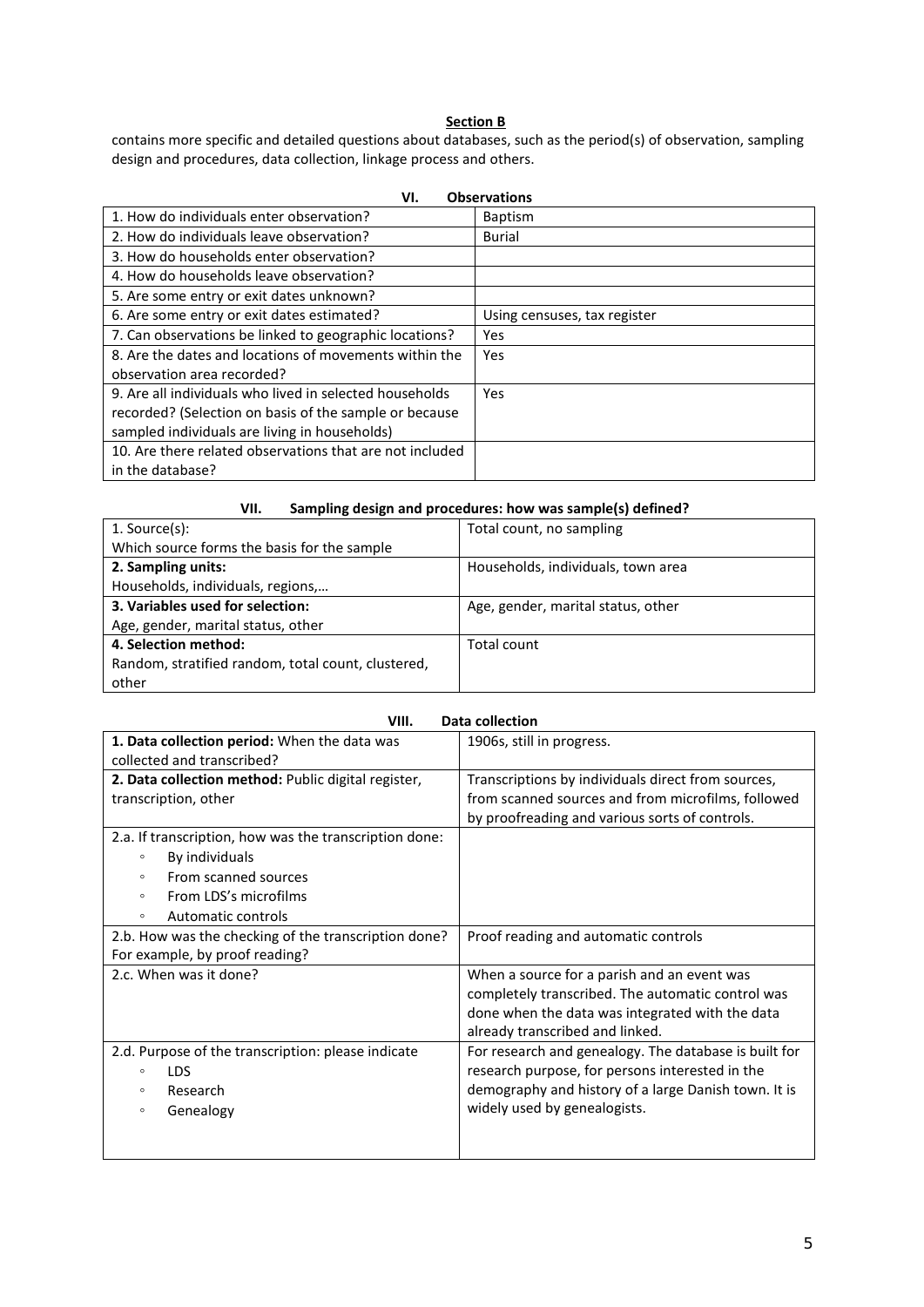| 3. Control methods by researcher:                    | Internal consistencies                               |
|------------------------------------------------------|------------------------------------------------------|
| e.g. Internal consistencies such as a death cannot   |                                                      |
| happen before a birth of the same person             |                                                      |
| 4. Data collection staff:                            | About twenty free lancers, two historians and an IT- |
| Please indicate the number of people and their       | specialist                                           |
| position (member of the project, free-lancer, other) |                                                      |

|                                                   | IX.                                                  | <b>Linkage process</b>                                  |
|---------------------------------------------------|------------------------------------------------------|---------------------------------------------------------|
| 1. Linkage:                                       |                                                      | All events and sources are linked to individual         |
|                                                   | Which sources and units of observation have been     | persons                                                 |
| linked: (e.g. birth/baptisms and death/burials,)? |                                                      |                                                         |
|                                                   | 2. Documentation of linking:                         |                                                         |
|                                                   | 2.a. Programme, manually,                            | Manually                                                |
|                                                   | 2.b. Name of software if used (and its parameters)   | All linking is done using knowledge of sources and      |
|                                                   |                                                      | the persons in spreadsheets.                            |
|                                                   | 3. What are the rules for linking?                   | Total information of each recording                     |
|                                                   | Flags definition (list them: age, name, extra        |                                                         |
| knowledge, )                                      |                                                      |                                                         |
|                                                   | 4. How each reconstructed person is traceable to     | Information on sources used, page in source and/or      |
|                                                   | the original sources /transcribed data?              | number of person.                                       |
|                                                   | 5. How is linkage represented in the database?       | Yes, an universal number (ID)                           |
|                                                   | For example, do all occurrences of an individual     |                                                         |
|                                                   | include a universal identification number (ID)?      |                                                         |
|                                                   | Or are records linked in another way?                |                                                         |
|                                                   | 6. Linkage percentage                                | It is the number of individuals linked from one source  |
|                                                   |                                                      | to another. All individuals are linked at least between |
|                                                   |                                                      | two sources.                                            |
| 7. Quality of linkage (own evaluation)            |                                                      | High quality after c. 1814                              |
|                                                   | 8. What reference/coding systems have been linked    | No coding systems so far.                               |
| to the data?                                      |                                                      |                                                         |
|                                                   | For example, occupational titles (like HISCO),       |                                                         |
|                                                   | locations (including geo-referenced systems). Please |                                                         |
|                                                   | indicate the name of the system and how it was       |                                                         |
| used. (Yes, No, Partly).                          |                                                      |                                                         |
| Y/N/P<br>Reference system                         |                                                      | <b>Explanations:</b>                                    |
| N                                                 | Occupational titles:                                 |                                                         |
| N                                                 | Locations (including geo-referenced                  |                                                         |
|                                                   | systems):                                            |                                                         |
| N                                                 | Religion, civil status etc.:                         |                                                         |
|                                                   | Other:                                               |                                                         |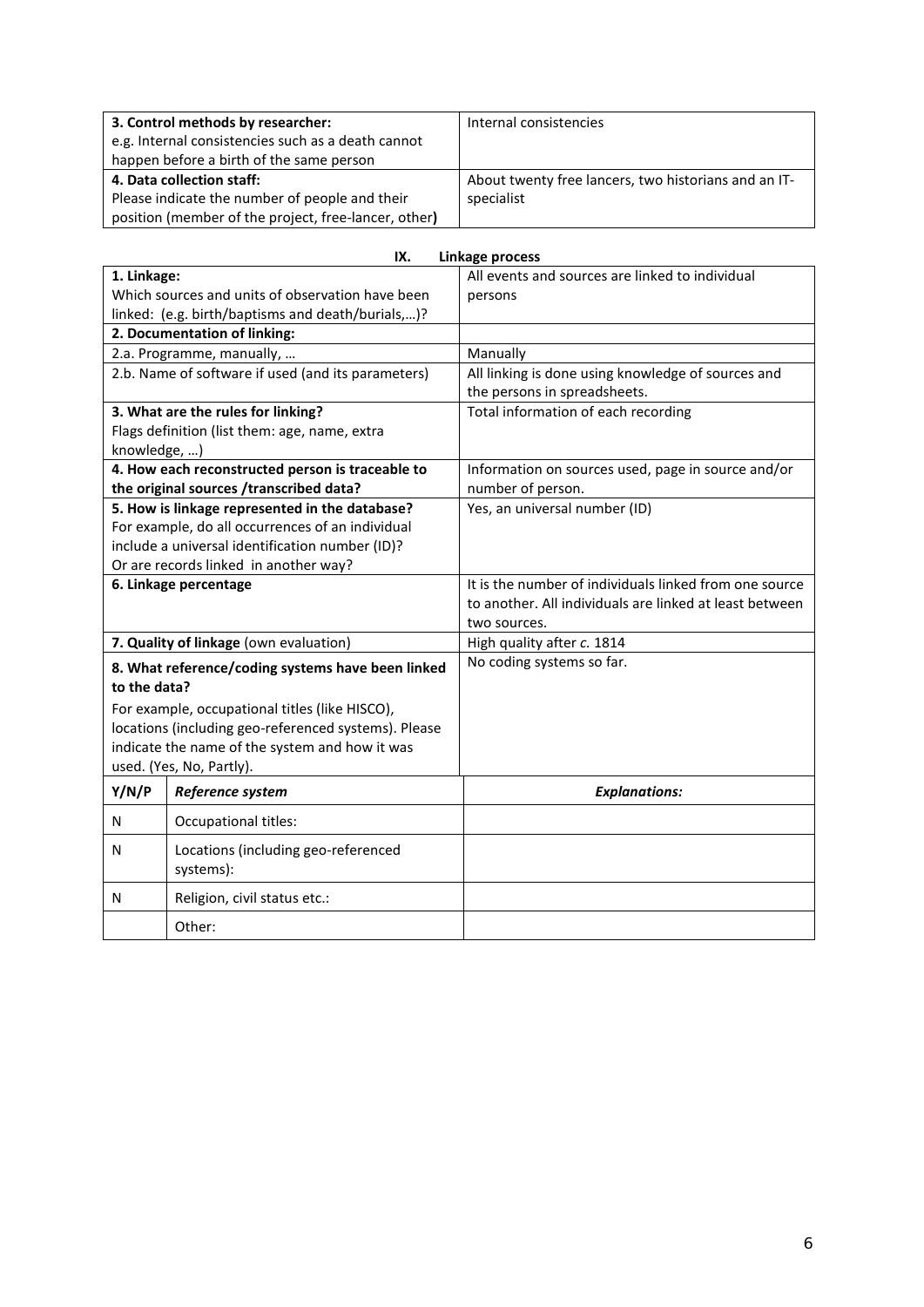## **Section C**

contains detailed questions about sources used for the databases: their type, scope, content, state of preservation, etc.

Please answer the questions about all the sources used for the database, but do it in a separate form for every type of the source.

## **X. The main characteristics of the source (per every type of the source)**

## **1. Baptisms (Danish church register)**

| 1. Official name of the source and its English translation | Odense Sct Hans Kirkes ministerialbog - Odense           |
|------------------------------------------------------------|----------------------------------------------------------|
|                                                            | Sct Hans Church records Baptisms                         |
|                                                            | Odense Sct Knuds Kirkes ministerialbog - Odense          |
|                                                            | Sct Knud Church records Baptisms                         |
|                                                            | Odense Vor Frues Ministerialbog - Odense Vor             |
|                                                            | Frue Church records Baptisms                             |
|                                                            | Odense Garnison Ministerialbog - Odense                  |
|                                                            | Garnison Church records baptisms                         |
| 2. Purpose of the source:                                  |                                                          |
| 2.a. Why was this source created?                          | It was created in order to register all children         |
|                                                            | born in the parish and their parents and often           |
|                                                            | their godfathers                                         |
| 2.b. Who created it?                                       | It was a decree that the bishops took care that          |
|                                                            | the vicars kept record of all the vital events in        |
|                                                            | their parish. The Danish church records date back        |
|                                                            | to 1645 and are considered as authorized                 |
|                                                            | registers of the population also to be used for          |
|                                                            | secular administrative purposes.                         |
| 3. Scope:                                                  | All persons born in the parish.                          |
| What group of the population was documented in this        |                                                          |
| source?                                                    |                                                          |
| 4. Time period: When the information of the sources was    | A church register is written in ledgers used for         |
| recorded?                                                  | the period in which there is still room in the           |
| Please indicate the start and the end date.                | ledger. The dates for each register used in the          |
|                                                            | Odensedatabasen vary by book. 1741 - 1814                |
| 5. Geographical area: What territory is covered by the     | The four parishes in Odense in 18 <sup>th</sup> century. |
| source?                                                    |                                                          |
| 6. Content: What was recorded?                             | Date, name of child, parents and father's                |
|                                                            | occupation. Often the names of godparents.               |
| 7. Language of written material: original sources and      | Danish                                                   |
| documentation                                              |                                                          |
| 8. Preservation and storage:                               |                                                          |
| 8.a. Completely preserved                                  | The church records for Odense are completely             |
|                                                            | preserved.                                               |
| 8.b. Partially destroyed by personnel according to         |                                                          |
| systematic criteria                                        |                                                          |
| 8.c. Partially destroyed or damaged for other reasons      |                                                          |
| 8.d. Reorganized by producer of the source                 |                                                          |
| 8.e. Reorganized by record linkage procedures              |                                                          |
| 8.f. Where the original records are stored (name of the    |                                                          |
| archive or institution)?                                   |                                                          |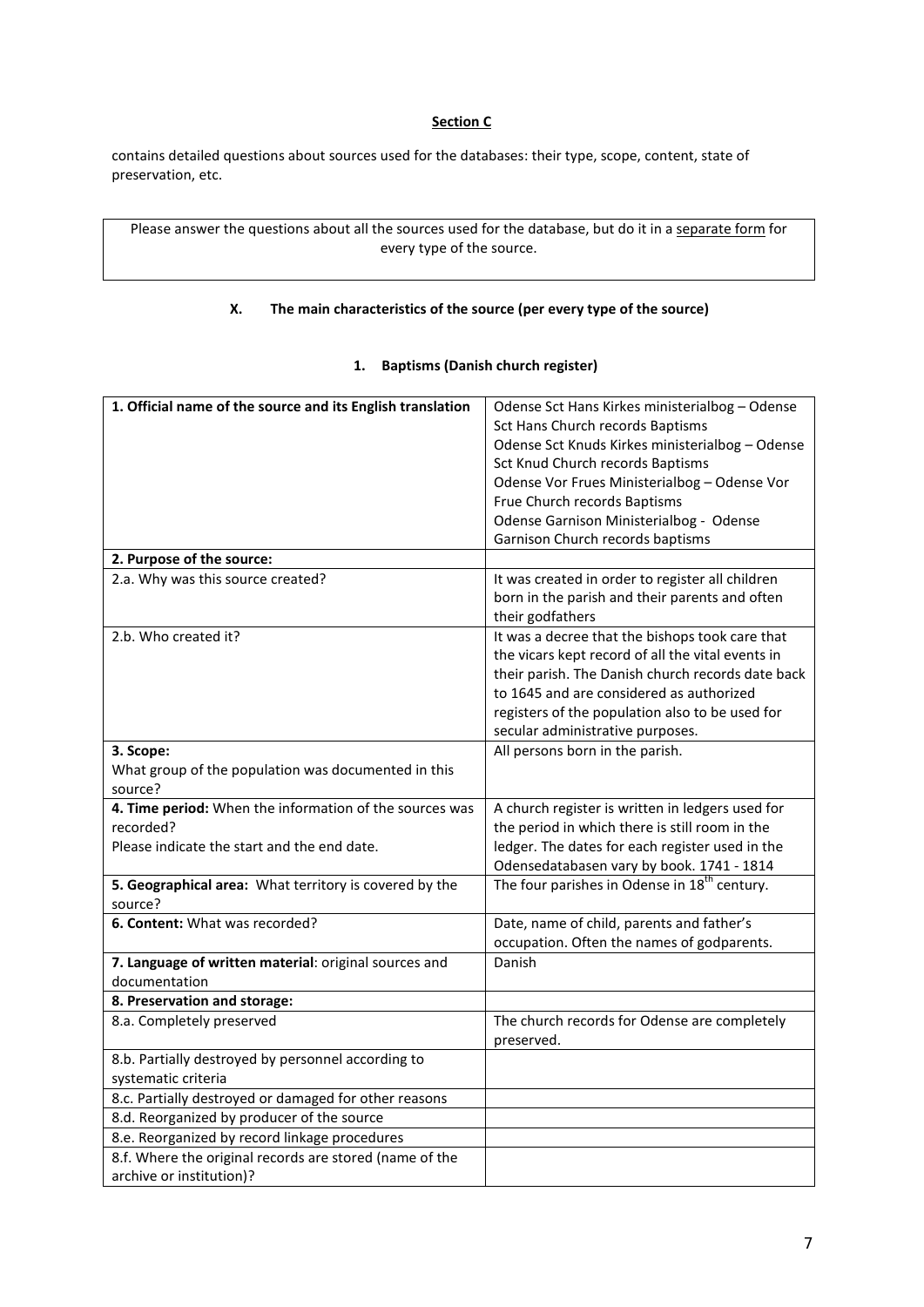| 9. Documentation:                             |                                                                                                                   |
|-----------------------------------------------|-------------------------------------------------------------------------------------------------------------------|
| 9.a. Completely documented and accessible by: | All the sources are scanned and accessible on the<br>web: https://www2.sa.dk/brug-<br>arkivet/ao/arkivalieronline |
| 9.b. Partially documented and accessible by:  |                                                                                                                   |
| 9.c. No documentation, but accessible by:     |                                                                                                                   |

## **2. Burials (Danish church register)**

| 1. Official name of the source and its English translation | Odense Sct Hans Kirkes ministerialbog - Odense             |
|------------------------------------------------------------|------------------------------------------------------------|
|                                                            | Sct Hans Church records Burials                            |
|                                                            | Odense Sct Knuds Kirkes ministerialbog - Odense            |
|                                                            | Sct Knud Church records Burials                            |
|                                                            | Odense Vor Frues Ministerialbog - Odense Vor               |
|                                                            | Frue Church records Burials                                |
|                                                            | Odense Garnison Ministerialbog - Odense                    |
|                                                            | Garnison Church records Burials                            |
| 2. Purpose of the source:                                  |                                                            |
| 2.a. Why was this source created?                          | It was created in order to register persons who            |
|                                                            | died and was buried in the parish                          |
| 2.b. Who created it?                                       | It was a decree that the bishops took care that            |
|                                                            | the vicars kept record of all the vital events in          |
|                                                            | their parish. The Danish church records date back          |
|                                                            | to 1645 and are considered as authorized                   |
|                                                            | registers of the population also to be used for            |
|                                                            | secular administrative purposes.                           |
| 3. Scope:                                                  | All persons who died in the parish.                        |
| What group of the population was documented in this        |                                                            |
| source?                                                    |                                                            |
| 4. Time period: When the information of the sources was    | A church register is written in ledgers used for           |
| recorded?                                                  | the period in which there is still room in the             |
| Please indicate the start and the end date.                | ledger. The dates for each register used in the            |
|                                                            | Odensedatabasen vary by book. 1741-1791                    |
| 5. Geographical area: What territory is covered by the     | The four parishes in Odense in 18 <sup>th</sup> century.   |
| source?                                                    |                                                            |
| 6. Content: What was recorded?                             | Date, name of deceased, closets relative (spouse           |
|                                                            | or parents) Occupation was given for the                   |
|                                                            | deceased if it was an adult.                               |
| 7. Language of written material: original sources and      | Danish                                                     |
| documentation                                              |                                                            |
| 8. Preservation and storage:<br>8.a. Completely preserved  |                                                            |
|                                                            | The church records for Odense are completely<br>preserved. |
| 8.b. Partially destroyed by personnel according to         |                                                            |
| systematic criteria                                        |                                                            |
| 8.c. Partially destroyed or damaged for other reasons      |                                                            |
| 8.d. Reorganized by producer of the source                 |                                                            |
| 8.e. Reorganized by record linkage procedures              |                                                            |
| 8.f. Where the original records are stored (name of the    |                                                            |
| archive or institution)?                                   |                                                            |
| 9. Documentation:                                          | All the sources are scanned and accessible on the          |
|                                                            | web: https://www2.sa.dk/brug-                              |
|                                                            | arkivet/ao/arkivalieronline                                |
| 9.a. Completely documented and accessible by:              |                                                            |
| 9.b. Partially documented and accessible by:               |                                                            |
|                                                            |                                                            |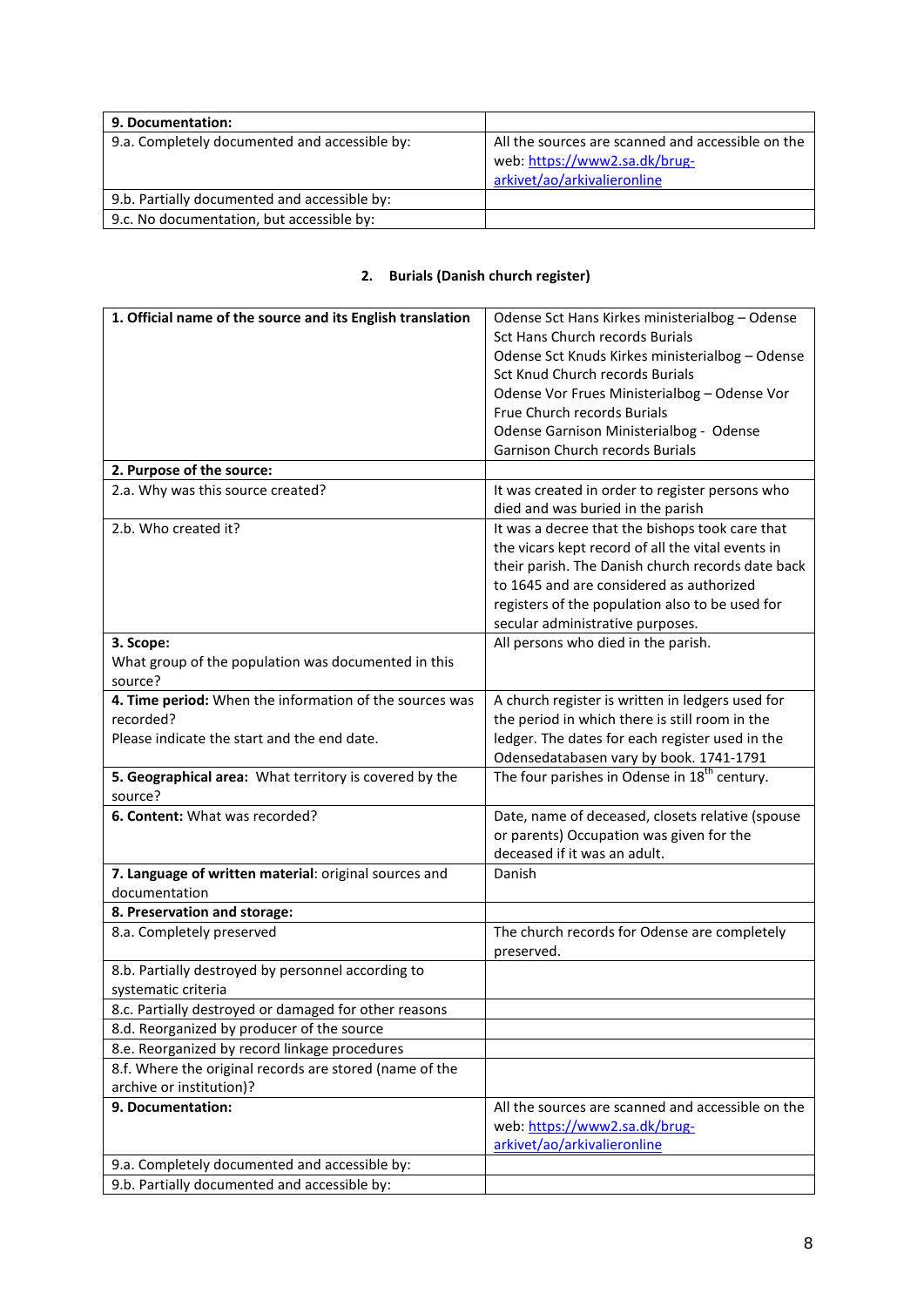| $Q_{\mathcal{L}}$                                                       |  |
|-------------------------------------------------------------------------|--|
| . but accessible .<br>. No doc<br>$\alpha v$<br>cumentation.<br><u></u> |  |

# **3. Censuses 1787 - 1921**

| 1. Official name of the source and its English translation | Folketællingen for Danmark; Census of Denmark                                               |
|------------------------------------------------------------|---------------------------------------------------------------------------------------------|
| 2. Purpose of the source:                                  |                                                                                             |
| 2.a. Why was this source created?                          | The king and administration wanted to know the<br>number and composition of the population. |
| 2.b. Who created it?                                       | The census was organised by what was to be the                                              |
|                                                            | Statistics Denmark. It was carried out locally in<br>the parishes by the vicars.            |
| 3. Scope:                                                  | The whole population was registered individually                                            |
| What group of the population was documented in this        | within each household.                                                                      |
| source?                                                    |                                                                                             |
| 4. Time period: When the information of the sources was    | Each census was taken 1st February in 1787 (1st                                             |
| recorded?                                                  | July), 1801, 1834 and then every fifth year.                                                |
| Please indicate the start and the end date.                |                                                                                             |
| 5. Geographical area: What territory is covered by the     | The whole country. For this database the data for                                           |
| source?                                                    | the four parishes in Odense is used.                                                        |
| 6. Content: What was recorded?                             | Name, age, gender, position in household,                                                   |
|                                                            | occupation, marital status                                                                  |
| 7. Language of written material: original sources and      | Danish                                                                                      |
| documentation                                              |                                                                                             |
| 8. Preservation and storage:                               |                                                                                             |
| 8.a. Completely preserved                                  | Yes                                                                                         |
| 8.b. Partially destroyed by personnel according to         |                                                                                             |
| systematic criteria                                        |                                                                                             |
| 8.c. Partially destroyed or damaged for other reasons      |                                                                                             |
| 8.d. Reorganized by producer of the source                 |                                                                                             |
| 8.e. Reorganized by record linkage procedures              |                                                                                             |
| 8.f. Where the original records are stored (name of the    |                                                                                             |
| archive or institution)?                                   |                                                                                             |
| 9. Documentation:                                          |                                                                                             |
| 9.a. Completely documented and accessible by:              | https://www2.sa.dk/brug-                                                                    |
|                                                            | arkivet/ao/arkivalieronline                                                                 |
| 9.b. Partially documented and accessible by:               |                                                                                             |
| 9.c. No documentation, but accessible by:                  |                                                                                             |

# **4. Marriages (Danish church register)**

| 1. Official name of the source and its English translation | Odense Sct Hans Kirkes ministerialbog – Odense    |
|------------------------------------------------------------|---------------------------------------------------|
|                                                            | Sct Hans Church records Baptisms                  |
|                                                            | Odense Sct Knuds Kirkes ministerialbog - Odense   |
|                                                            | Sct Knud Church records Baptisms                  |
|                                                            | Odense Vor Frues Ministerialbog – Odense Vor      |
|                                                            | Frue Church records Baptisms                      |
|                                                            | Odense Garnison Ministerialbog - Odense           |
|                                                            | Garnison Church records baptisms                  |
| 2. Purpose of the source:                                  |                                                   |
| 2.a. Why was this source created?                          | It was created in order to register couples being |
|                                                            | married in the parish and their parents.          |
| 2.b. Who created it?                                       | It was a decree that the bishops took care that   |
|                                                            | the vicars kept record of all the vital events in |
|                                                            | their parish. The Danish church records date back |
|                                                            | to 1645 and are considered as authorized          |
|                                                            | registers of the population also to be used for   |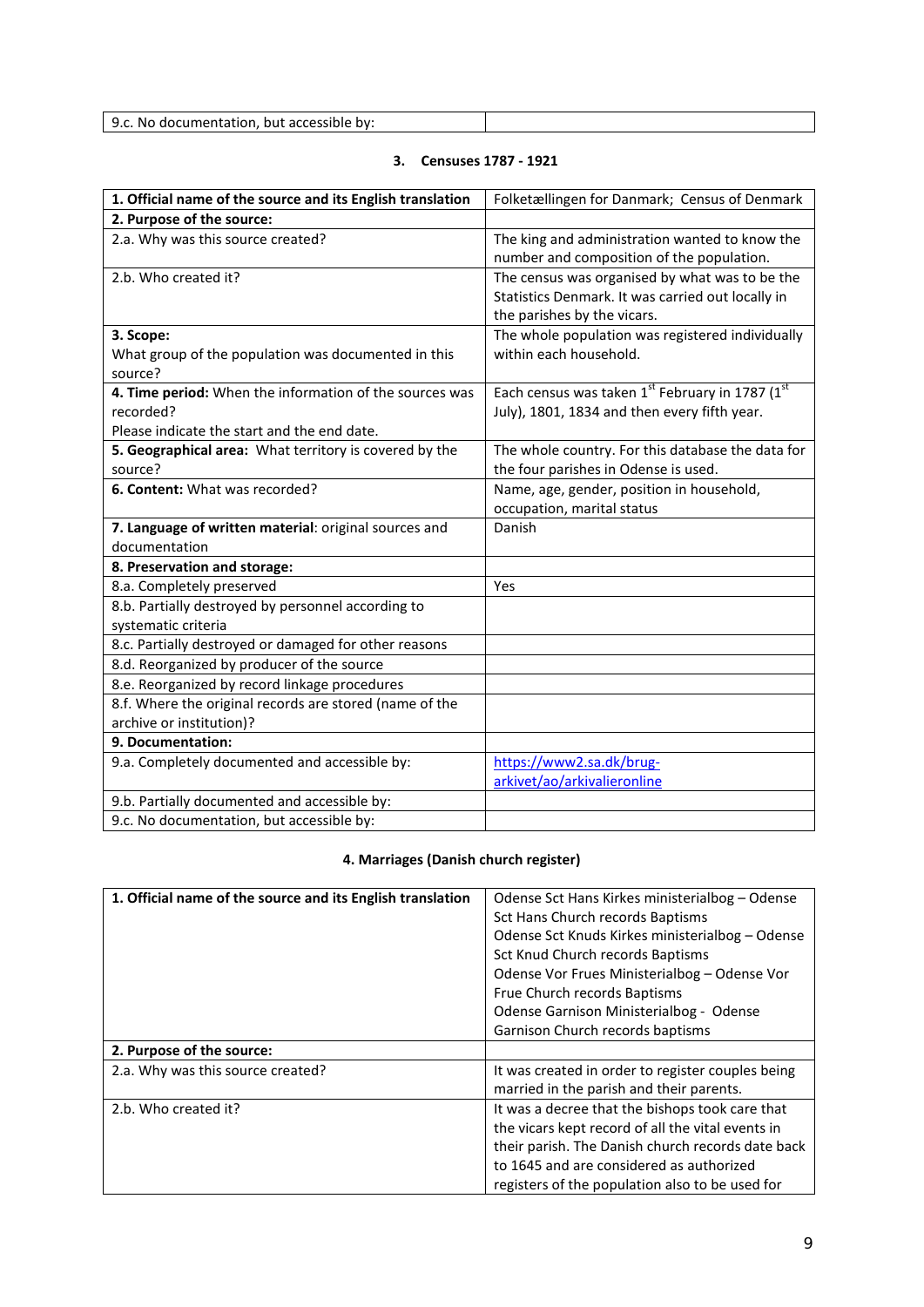|                                                         | secular administrative purposes.                         |
|---------------------------------------------------------|----------------------------------------------------------|
| 3. Scope:                                               | All persons married in the parish.                       |
| What group of the population was documented in this     |                                                          |
| source?                                                 |                                                          |
| 4. Time period: When the information of the sources was | A church register is written in ledgers used for         |
| recorded?                                               | the period in which there is still room in the           |
| Please indicate the start and the end date.             | ledger. The dates for each register used in the          |
|                                                         | Odensedatabasen vary by book. 1741 - 1814                |
| 5. Geographical area: What territory is covered by the  | The four parishes in Odense in 18 <sup>th</sup> century. |
| source?                                                 |                                                          |
| 6. Content: What was recorded?                          | Date, names of groom, bride and their parents.           |
|                                                         | Occupation was given for groom and bride and             |
|                                                         | sometimes for the parents. The name of the best          |
|                                                         | men.                                                     |
| 7. Language of written material: original sources and   | Danish                                                   |
| documentation                                           |                                                          |
| 8. Preservation and storage:                            |                                                          |
| 8.a. Completely preserved                               | The church records for Odense are completely             |
|                                                         | preserved.                                               |
| 8.b. Partially destroyed by personnel according to      |                                                          |
| systematic criteria                                     |                                                          |
| 8.c. Partially destroyed or damaged for other reasons   |                                                          |
| 8.d. Reorganized by producer of the source              |                                                          |
| 8.e. Reorganized by record linkage procedures           |                                                          |
| 8.f. Where the original records are stored (name of the |                                                          |
| archive or institution)?                                |                                                          |
| 9. Documentation:                                       |                                                          |
| 9.a. Completely documented and accessible by:           | All the sources are scanned and accessible on the        |
|                                                         | web: https://www2.sa.dk/brug-                            |
|                                                         | arkivet/ao/arkivalieronline                              |
| 9.b. Partially documented and accessible by:            |                                                          |
| 9.c. No documentation, but accessible by:               |                                                          |

## **5. Odense Tugt- og Manufakturhus. Lists of the prisoners in Odense prison – and manufacture house.**

| 1. Official name of the source and its English translation    | Odense Tugt- og Manufakturhus. Lists of the<br>prisoners in Odense prison – and manufacture<br>house. |
|---------------------------------------------------------------|-------------------------------------------------------------------------------------------------------|
| 2. Purpose of the source:                                     |                                                                                                       |
| 2.a. Why was this source created?                             | The prison was established in order to function<br>as a prison but also as a place where              |
|                                                               | unemployed could be employed. The source                                                              |
|                                                               | contains the names of the inmates                                                                     |
| 2.b. Who created it?                                          | It was created by the magistrate.                                                                     |
| 3. Scope:                                                     | All the persons who ever were staying or                                                              |
| What group of the population was documented in this           | employed in the prison.                                                                               |
| source?                                                       |                                                                                                       |
| 4. Time period: When the information of the sources was       | 1752 - 1790                                                                                           |
| recorded?                                                     |                                                                                                       |
| Please indicate the start and the end date.                   |                                                                                                       |
| <b>5. Geographical area:</b> What territory is covered by the | Odense                                                                                                |
| source?                                                       |                                                                                                       |
| 6. Content: What was recorded?                                | Name, birth place or home parish, age and why                                                         |
|                                                               | and when they were put in the prison.                                                                 |
| 7. Language of written material: original sources and         | Danish                                                                                                |